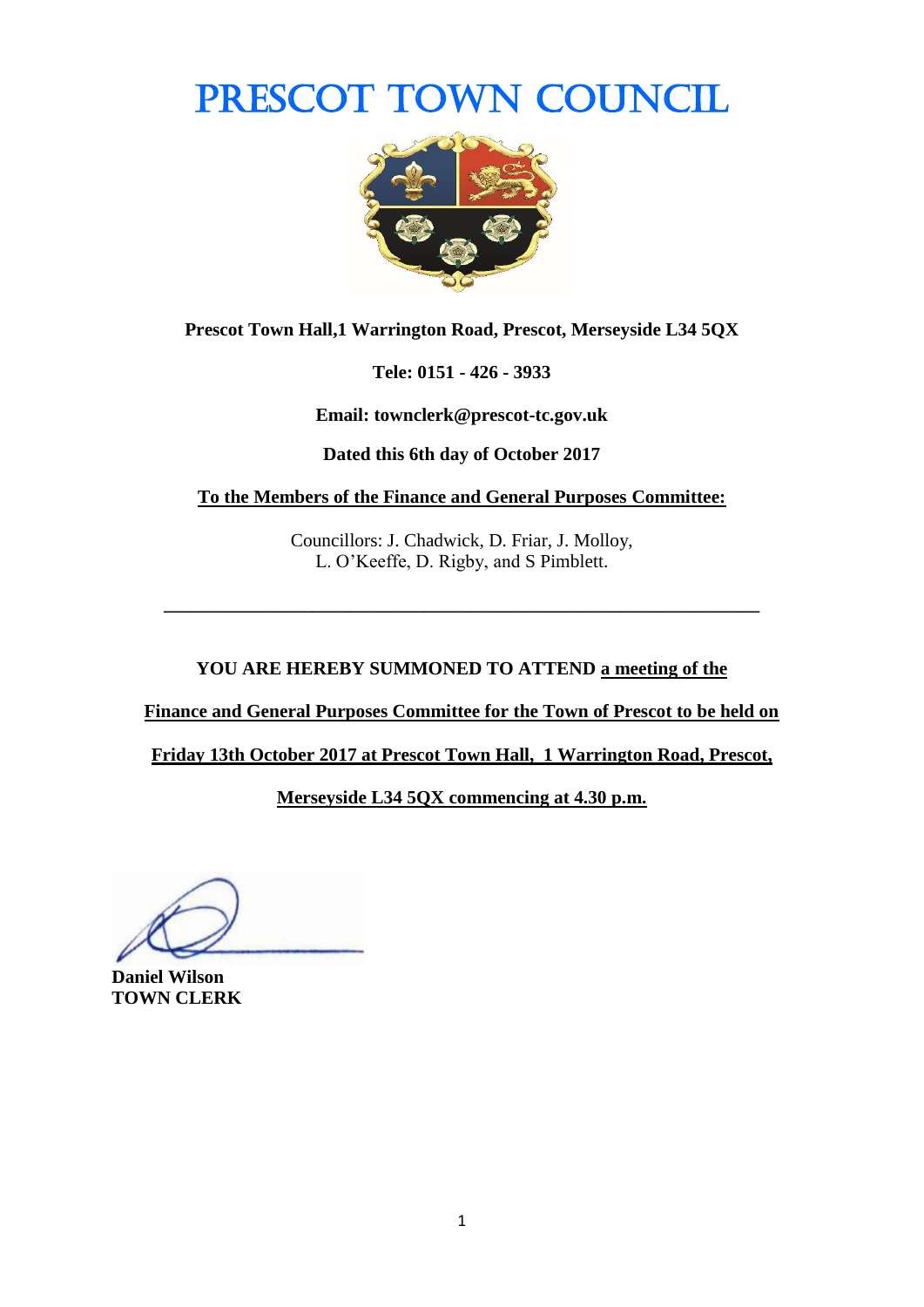#### 2

# **A G E N D A**

### **1. TO RECEIVE APOLOGIES** Verbal

To receive apologies for absence from committee members

#### **2. DECLARATIONS OF INTEREST** Verbal

In accordance with Standing Order 4 G.ii members are invited to indicate any interests they may have in relation to items on the agenda for the meeting.

#### **3. MINUTES OF PREVIOUS COMMITTEE MEETING** (Pages 4-7)

To **APPROVE AND SIGN** the Minutes of the Finance and General Purposes Committee Meeting held on 15<sup>th</sup> September 2017.

#### **4. PLANNING APPLICATIONS** (Page 8-9)

Members are asked to **CONSIDER** any planning applications received and **AGREE** to make comment on those they feel require a response. Any notifications received from KMBC following the release of the agenda but prior to the meeting will be made available for consideration at the meeting.

#### **5. PLANNING DECISIONS** (Page10)

Members are asked to **NOTE** the planning decisions received. Any notifications received from KMBC following the release of the agenda but prior to the meeting will be made available for consideration at the meeting.

#### **6. EXTERNAL AUDIT REPORT** (Pages 11-13)

In accordance with terms of reference, Finance and General Purpose Committee will have first sight of all audit reports. Members are asked to **CONSIDER** the report, there are no recommendations to **APPROVE**.

#### **7. FEEDBACK FROM CLLR L O'KEEFFE ON BOOGIE BINGO** Verbal

Having operated the event at Halewood Town Council, Cllr L O'Keeffe will advise on the suitability of Boogie Bingo at Prescot Town Hall.